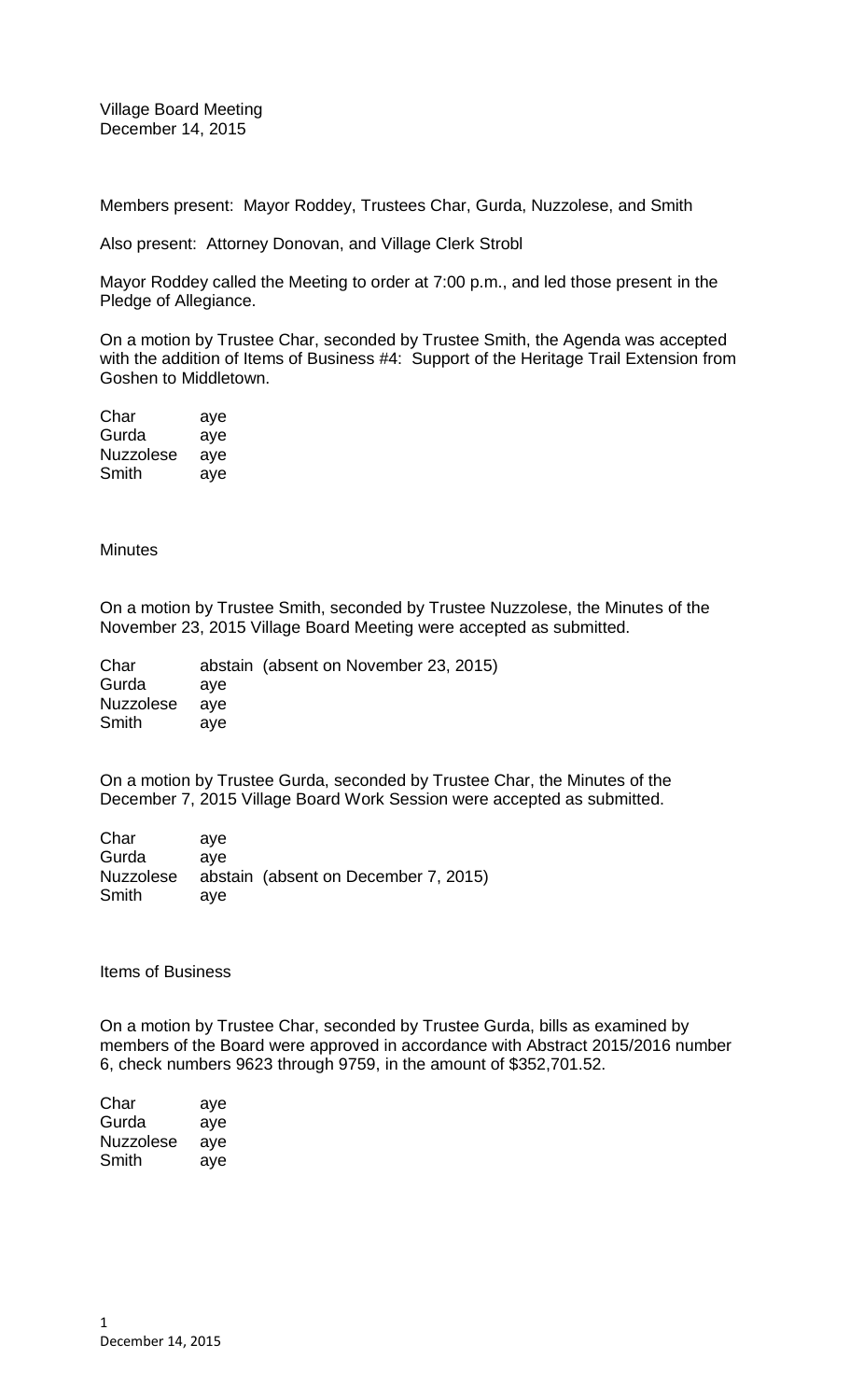The following was moved by Trustee Char, and seconded by Trustee Smith:

The Annual Election of the Village of Goshen will be held at Village Hall, 276 Main Street, Goshen, New York, on Tuesday, March 15, 2016.

Polls will open at 9:00 a.m., and close at 9:00 p.m. that same day.

There will be no Village Registration Day.

A vote resulted as follows:

| Char             | aye |
|------------------|-----|
| Gurda            | aye |
| <b>Nuzzolese</b> | ave |
| Smith            | ave |

Trustee Gurda moved the following, which was seconded by Trustee Char:

**WHEREAS**, Rachel Markowitz has heretofore filed a proceeding in the Supreme Court of Orange County pursuant to Article 7 of the Real Property Tax Law seeking to contest the assessment imposed on the real property located in the Village of Goshen, which property is designated on the tax map as Section 108, Block 6, Lot 18 or 14 Montgomery Street; and;

**WHEREAS**, the duties of assessing real property in the Village for purposes of real property taxation are vested with the Assessor's office for the Town of Goshen; and

**WHEREAS**, the Town of Goshen and their Assessor have heretofore determined that it is in the best interests of all parties that the proceeding commenced by Rachel Markowitz, be settled and compromised; and

**WHEREAS**, the Village is in receipt of a Consent Judgment duly signed and approved by the attorneys representing the Town of Goshen, the attorneys representing the Petitioner and the Office of the Orange County Attorney which Consent Judgment has been approved by the Honorable Catherine M. Bartlett, Supreme Court Justice; and

**WHEREAS**, pursuant to the terms and provisions of said Consent Judgment the Village is obligated to refund certain tax amounts heretofore paid by Rachel Markowitz;

## **NOW**, **THEREFORE**, it is hereby

**RESOLVED**, that pursuant to said Consent Judgment the Village Board hereby directs the Village Treasurer to issue a check in the amount of \$41.46 and to deliver the same to Bleakley Platt & Schmidt, LLP, as attorneys for Petitioners, as provided for in said Consent Judgment.

| Char      | aye |
|-----------|-----|
| Gurda     | ave |
| Nuzzolese | ave |
| Smith     | ave |